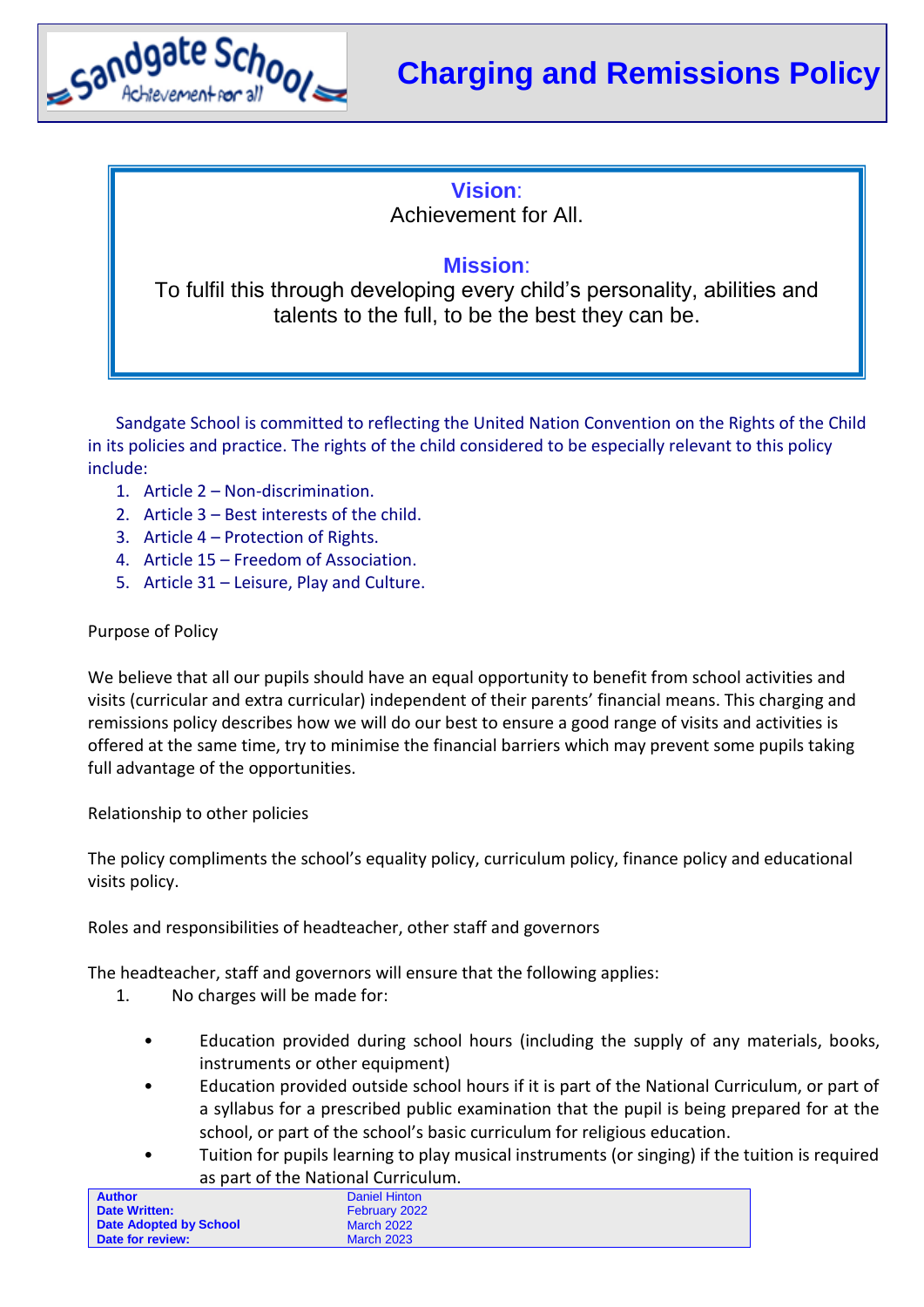- Education provided on any trip that takes place during school hours. However, Governors have agreed that Voluntary Contributions may be requested.
- Education provided on any trip that takes place outside school hours if it is part of the National Curriculum or part of the school's basic curriculum for religious education.
- Supply teachers to cover for those teachers who are absent from school accompanying pupils on a residential trip.
- Transport provided in connection with an educational trip. However, Governors have agreed that Voluntary Contributions may be requested.
- 2. Items for which charges may be made:

Sandgate School Achievement ror all

- Activities outside school hours Non-residential activities (other than those listed in 1 above), which take place outside school hours, but only if the majority of the time spent on that activity takes place outside school hours (time spent on travel counts in this calculation if the travel itself occurs during school hours).
- Residential activities Board and lodging costs (but only those costs) of residential trips deemed to take place during school time. However, pupils whose parents are in receipt of certain benefits (see point 3 below) may not be charged for board and lodging costs. Residential trips deemed to take place outside school time (other than for those activities listed in 1 above). When any trip is arranged parents will be notified of the policy for allocating places.
- Music tuition  $-$  for individuals or groups of any appropriate size.
- Food and drink that are required during the School
- Additional Equipment and clothes such as PE clothes & Trainers, School Uniform
- 2. Families qualifying for remission or help with charges:

In order to remove financial barriers from disadvantaged pupils, the governing body has agreed that some activities and visits where charges can legally be made will be offered at no charge or a reduced charge to parents in particular circumstances. This remissions policy sets out the circumstances in which charges will be waived. Criteria for qualification for remission are given below:

Parents in receipt of –

- Income support
- Income based jobseekers allowance
- Support under part VI of the immigration and asylum act 1999
- Child Tax Credit, providing that working tax credit is not also received and the family's income (as assessed by HM Revenue and Customs) does not exceed the sum given in the Revenue and Customs rules
- Guaranteed state pension
- Additional categories of parents may claim help with some costs in some circumstances, which will be decided by the governing body taking into account as to whether additional help is justified.

| <b>Author</b>          | Daniel Hinton     |
|------------------------|-------------------|
| <b>Date Written:</b>   | February 2022     |
| Date Adopted by School | <b>March 2022</b> |
| Date for review:       | <b>March 2023</b> |